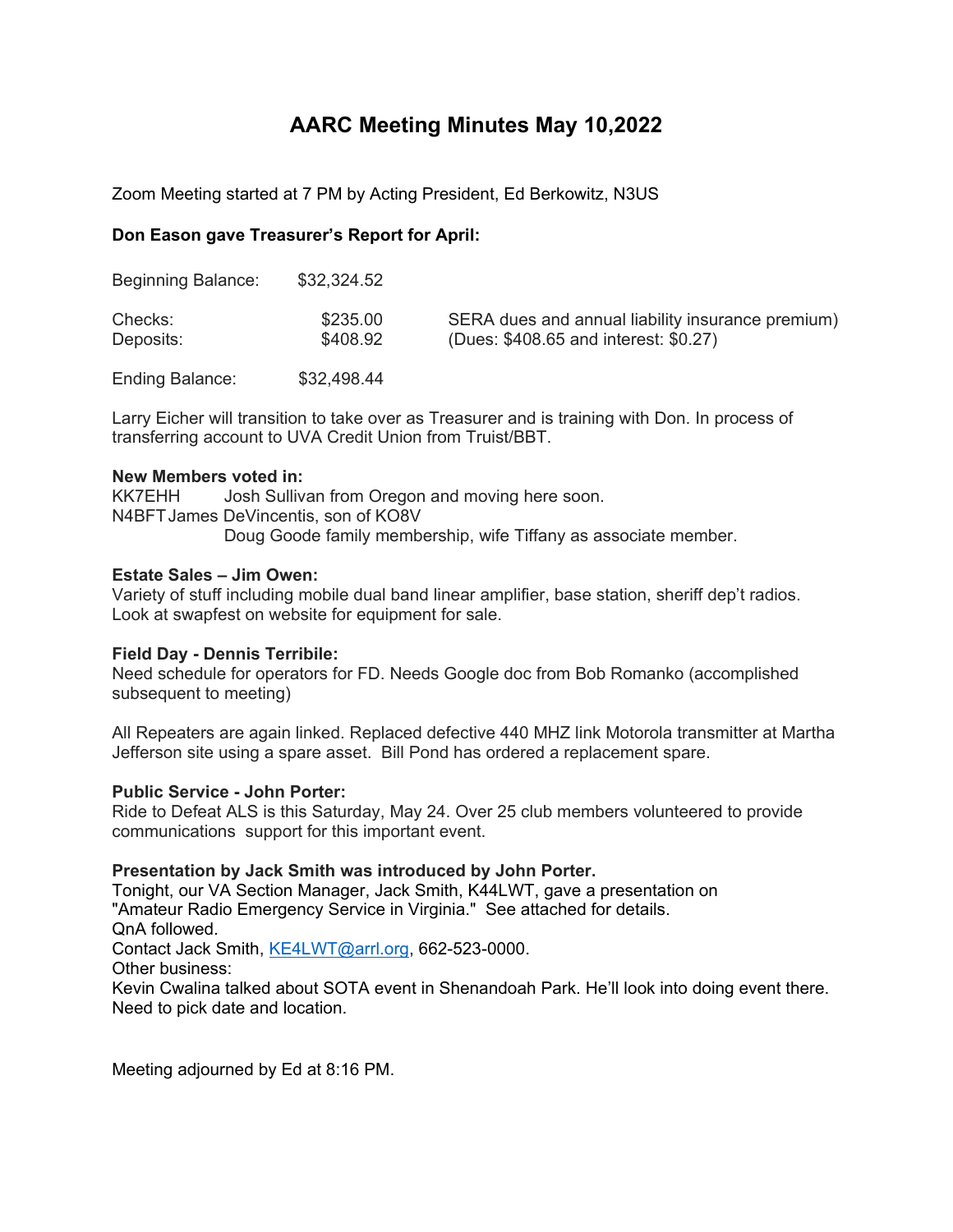Respectfully submitted,

Stephen Kramer KN4CJI

**Secretary** 

### **AARC Meeting Attendee List 5/10/2022**

24 in attendance via Zoom

| John Porter       | KK4JP              |
|-------------------|--------------------|
| Ed Berkowitz      | N3US               |
| Jack Smith        | KE4LWT (guest)     |
| James Owen        | K4CGY              |
| Steve Kramer      | KN4CJI             |
| Dave Damon        | K4DND              |
| Dave Beebe        | <b>KN4UEK</b>      |
| Don Eason         | N4UVA              |
| lan Callahan      | <b>KN4TBG</b>      |
| Jim Wilson        | K4BAV              |
| Joe DeVincentis   | KO8V               |
| James DeVincentis | N4BFT              |
| Larry Eicher      | K4JZQ              |
| Michael Rein      | KA4JJD             |
| Dennis Terribile  | WR4I               |
| Ben Kidd          | KG4EIF             |
| AJ Miller         | KE4AJM             |
| Steve Hull        | KN4TKR             |
| Stan Hazen        | K <sub>2</sub> SSB |
| Joe Giovanelli    | W2PVY              |
| Julie – non ham   | Guest              |
| <b>Ben Casto</b>  | NX4S               |
| Kevin Cwalina     | K4SHR              |
| Mike McPherson    | KQ9P               |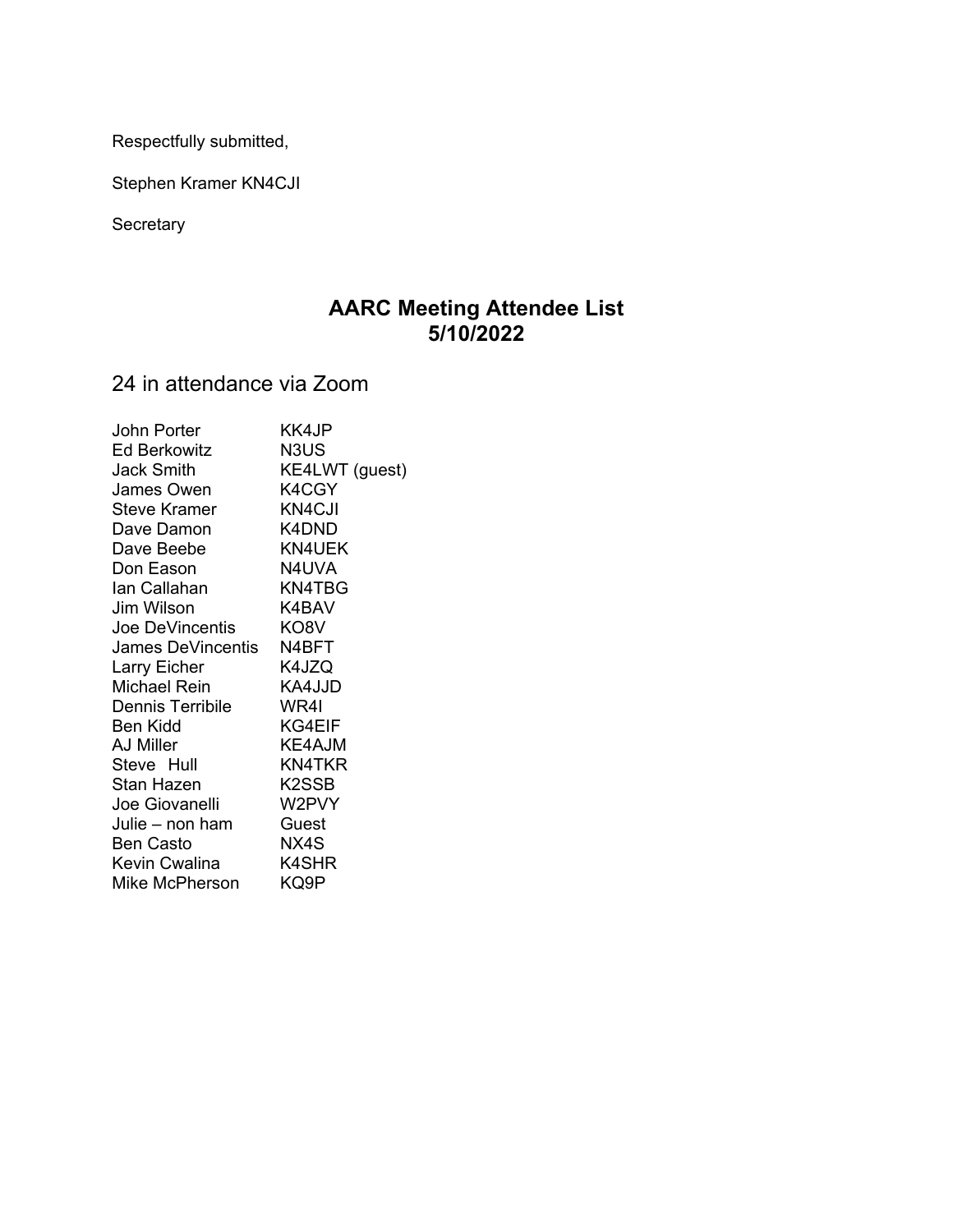**The following presentation and all materials provided are the intellectual property of The American Radio Relay League, Inc. ("ARRL"). No part of this presentation may be copied, recorded, reproduced, or distributed in any manner without express written permission from an authorized representative of the ARRL specifically referencing this presentation and material.**

> **Copyright 2022 ARRL All Rights Reserved**

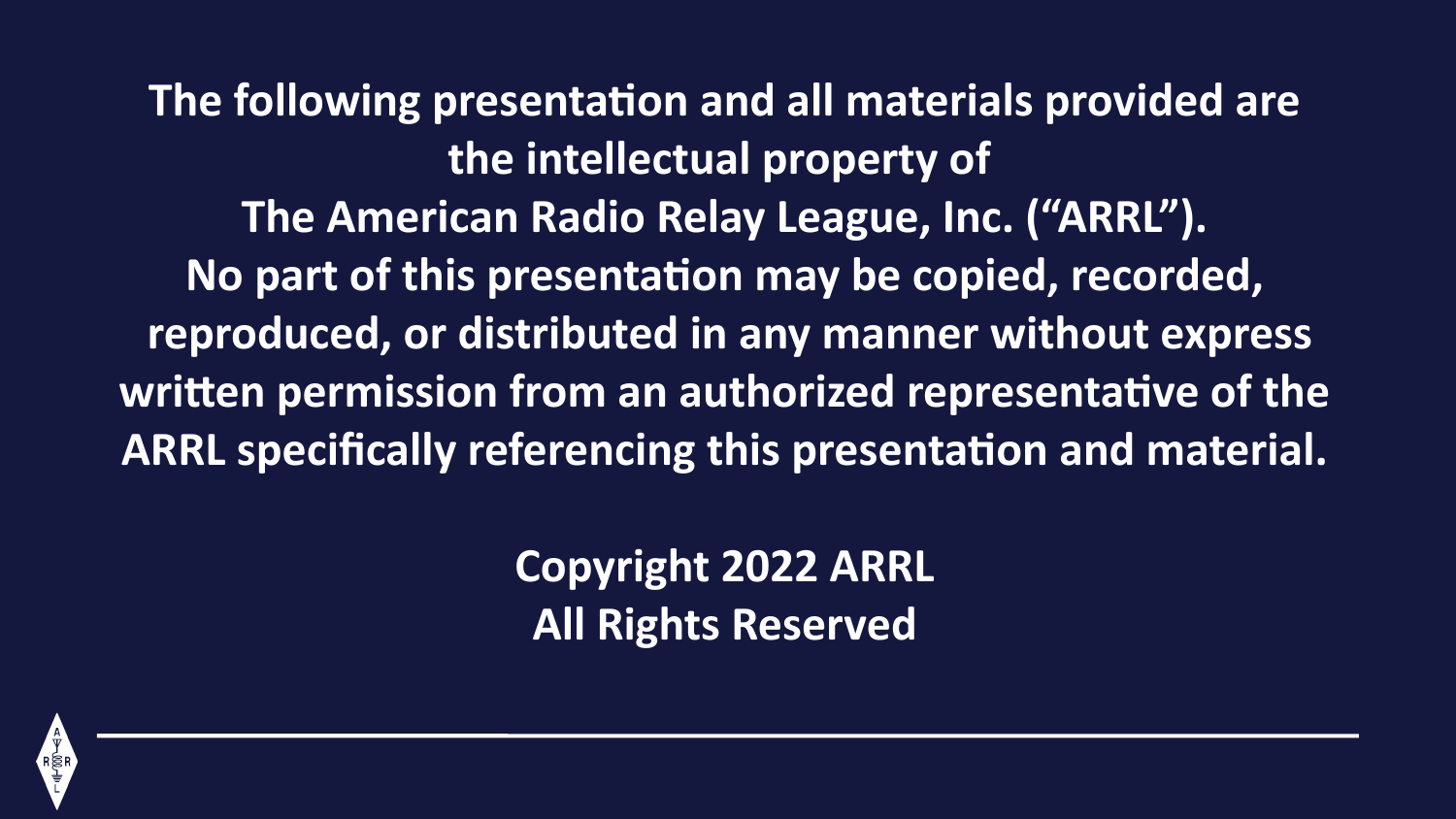Amateur Radio Emergency Service® in Virginia

Jack Smith ke4lwt@arrl.org



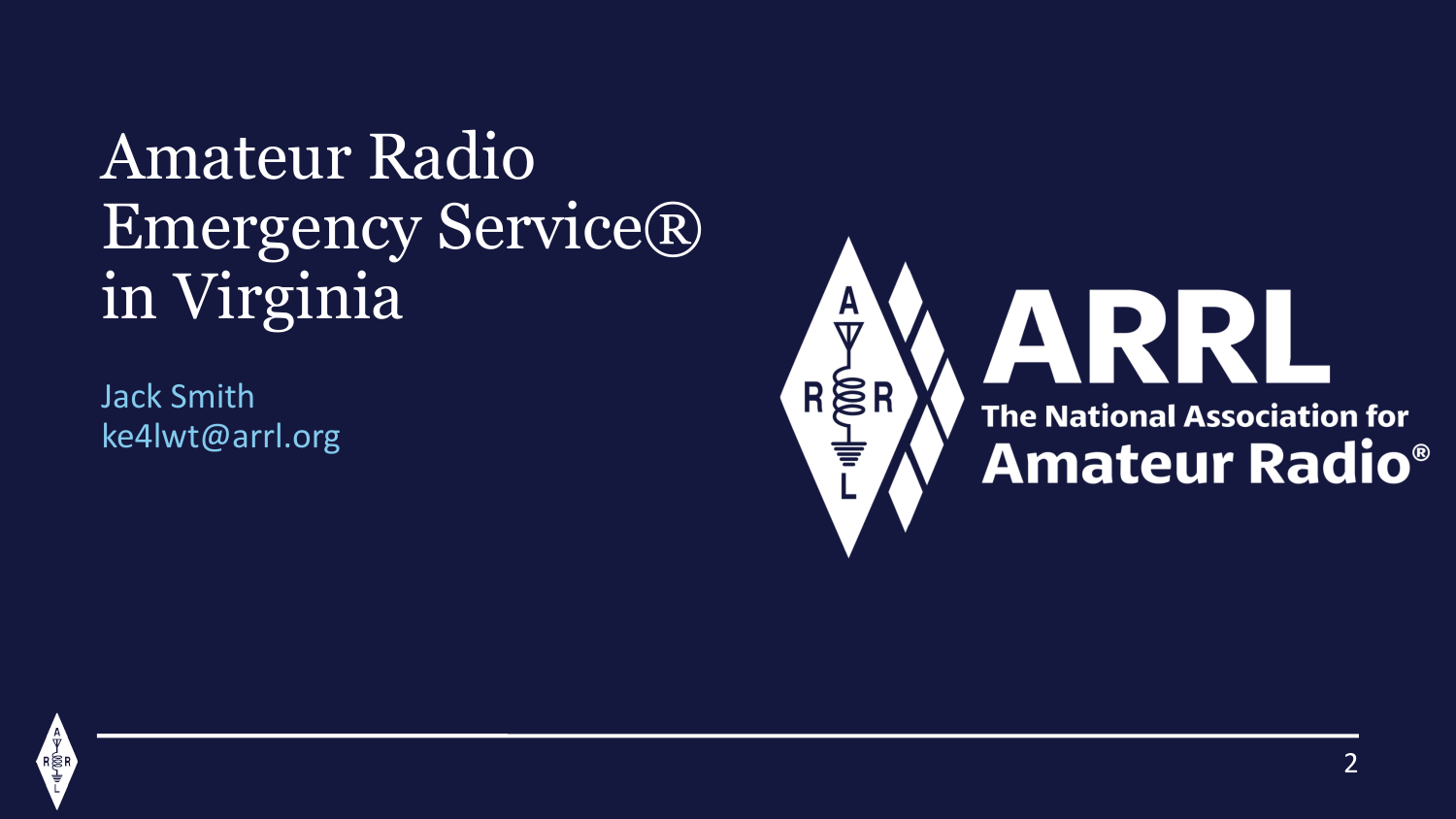An overview of requirements, responsibilities, and initiatives.

 $R \bigotimes_{R}^{A} R$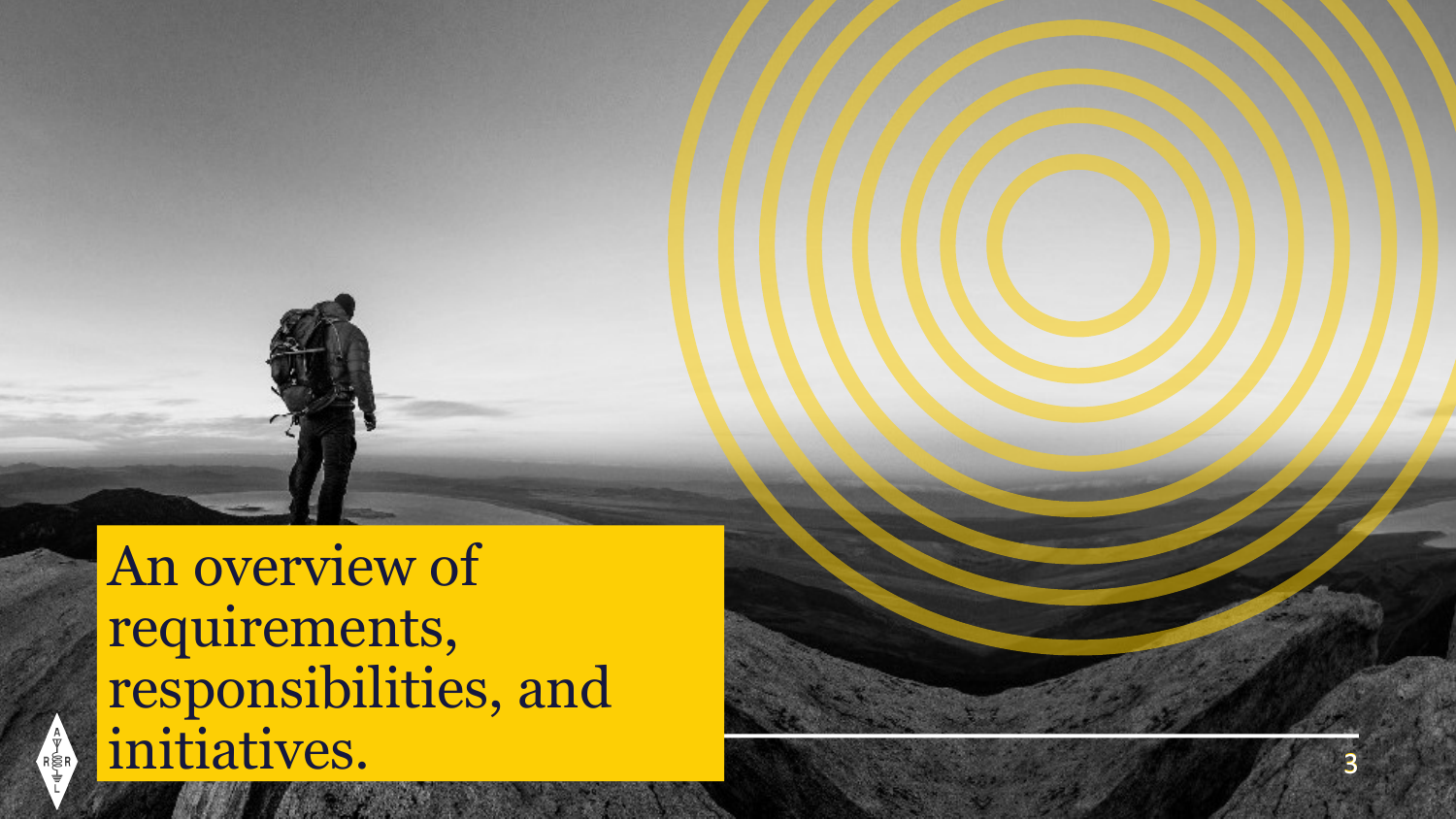### Amateur Radio Emergency Service® (ARES®) Purpose

The Amateur Radio Emergency Service® (ARES®) consists of Amateur Radio licensees who have voluntarily registered their qualifications and equipment for communications duty in the public service when disaster strikes.



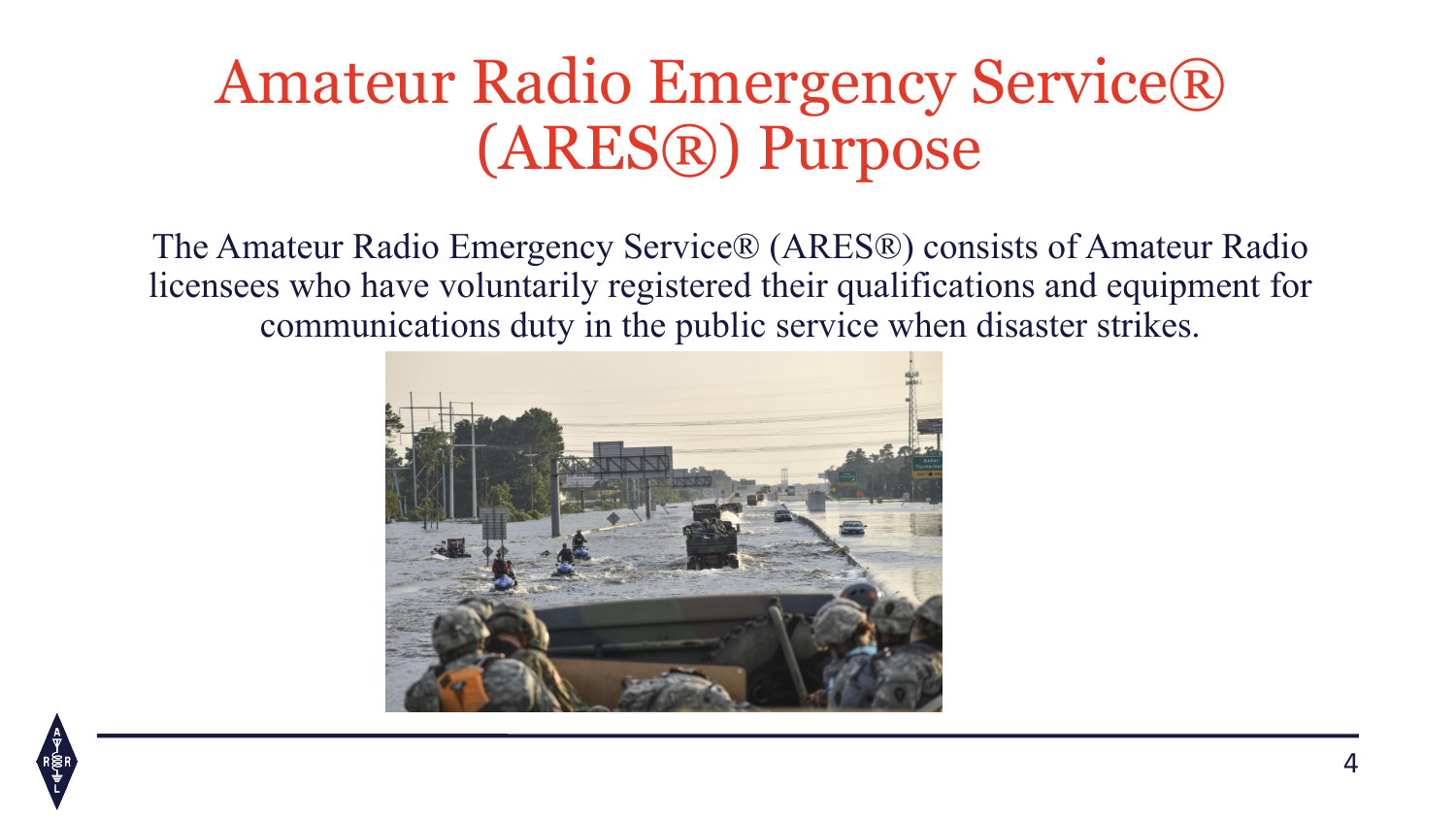# Challenges to meeting the intent

- Since January 2019 the ARRL® has required all ARES® members to be issued a Training Task Book to track their continuing education, qualifications and skills.
- The loss of ARES® Connect without a replacement means that we have no way of tracking progress, or even membership.
- ARES® Leadership (Emergency Coordinators, District Emergency Coordinators, Section Emergency Coordinator, and their Assistants) are all required to complete level 3 training within 1 year of their appointment. To date, in the entire section, there are 4 operators who meet that requirement.
- Inability to quantify capabilities and capacities.

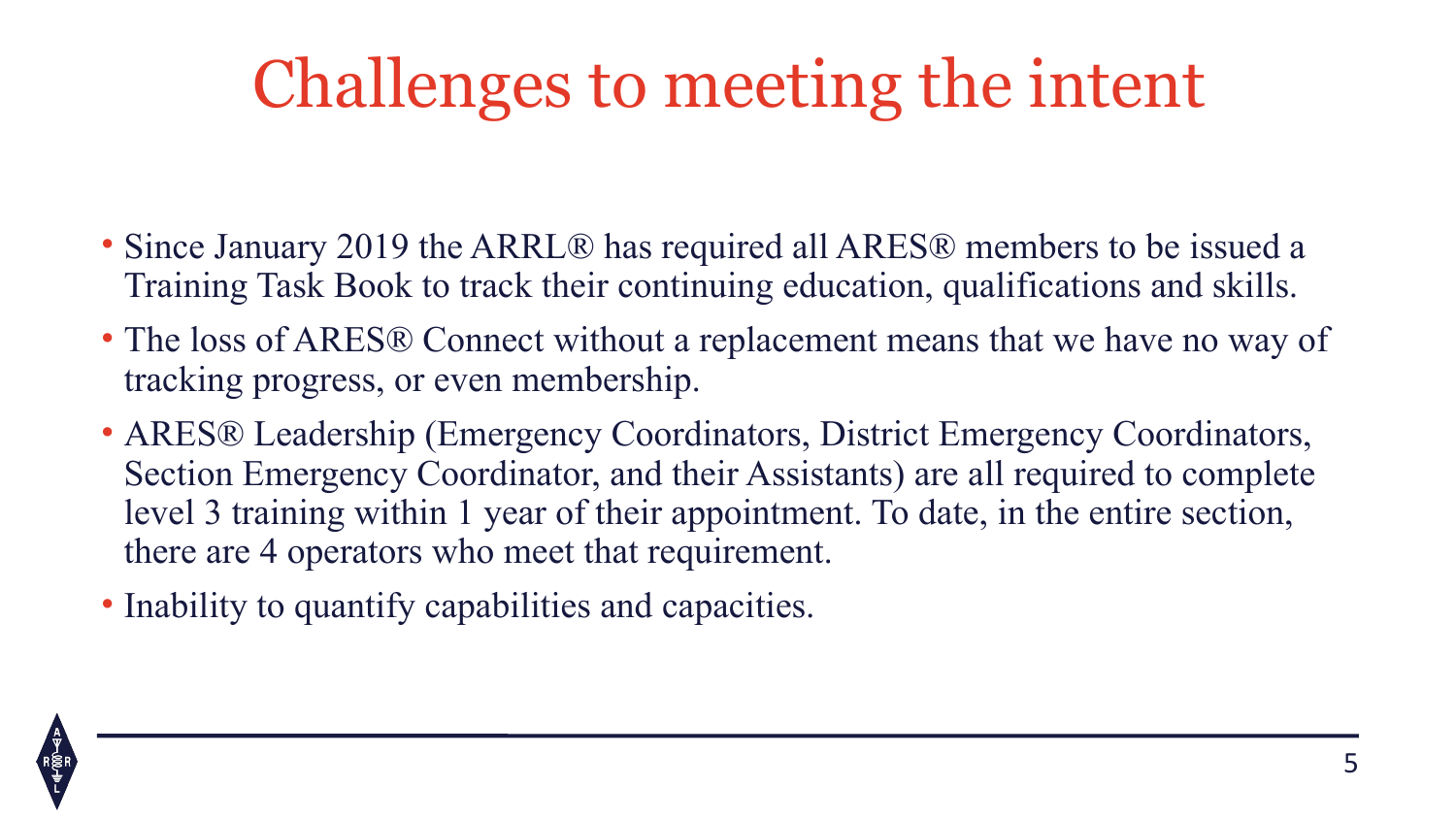# Additional responsibilities:

- Professional attitude and appearance.
- Honoring the "brand" of our partners.
- Proper coordination when going outside of assigned geographical areas.
- Public records.
- Respecting the needs of survivors.
- Continuity planning.

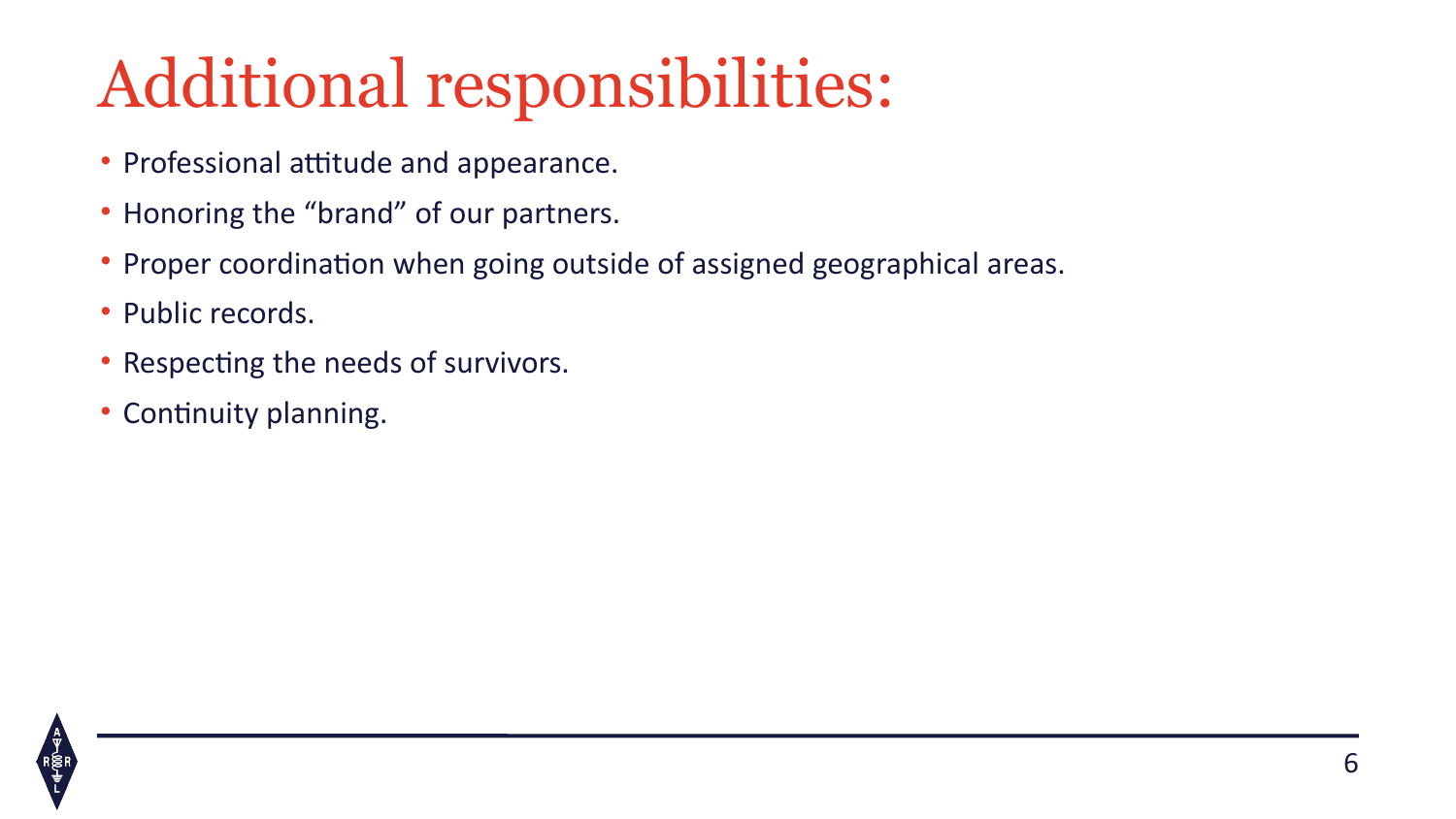# Current Initiatives:

- Re-establishing contact with all of Virginia's many appointees and partner organizations.
- Developing an interoperability plan.
- Development of "mini training" plans.
- Development of larger training plans.
- ARES® Mutual Assistance Team (MAT) program development.
- Resource Typing (The N5TIM Resource Typing Guides).
- Cooperative training with partners.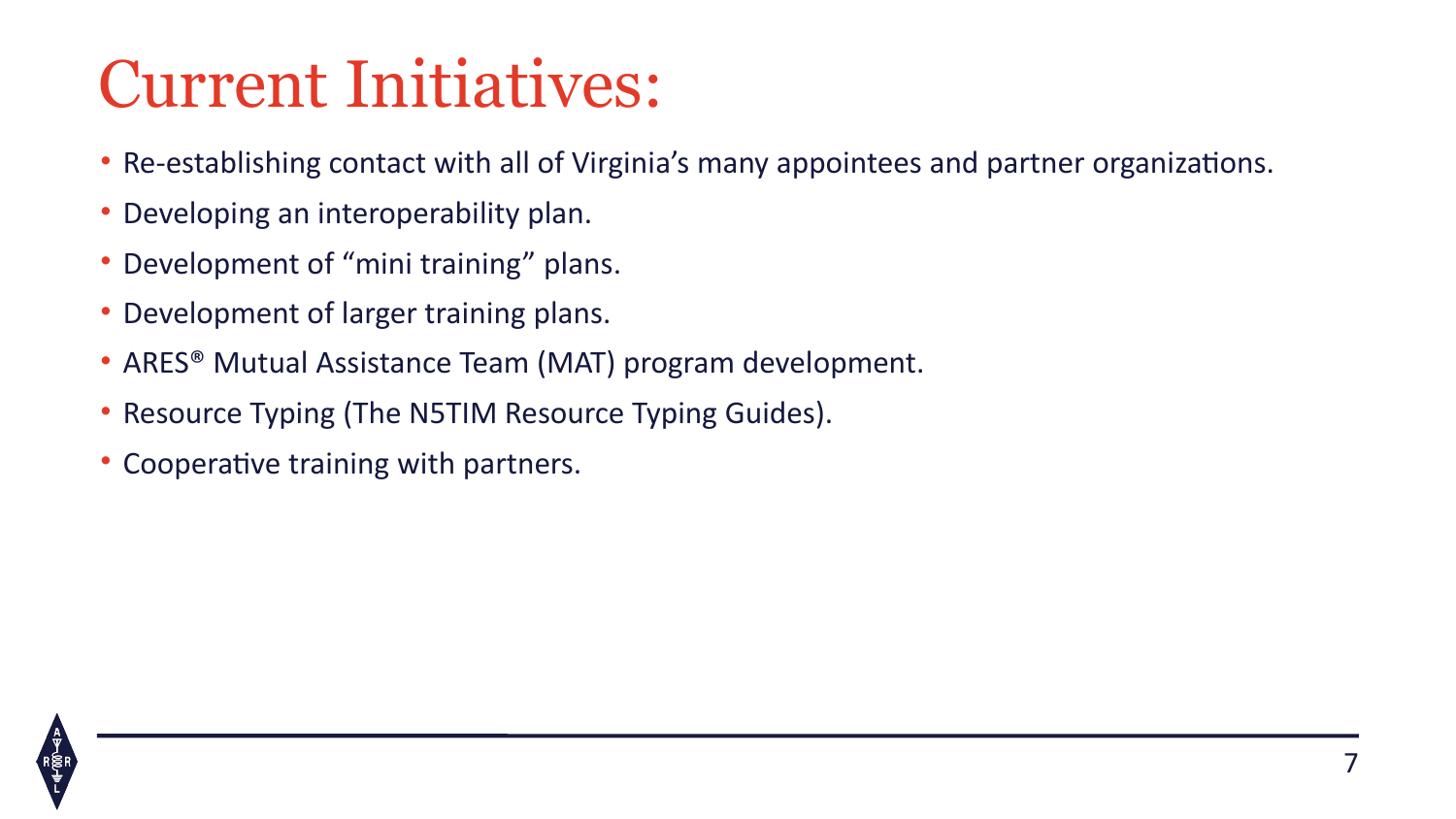# Questions?

Send questions to Jack KE4LWT, Virginia Section Manager KE4LWT@ARRL.ORG



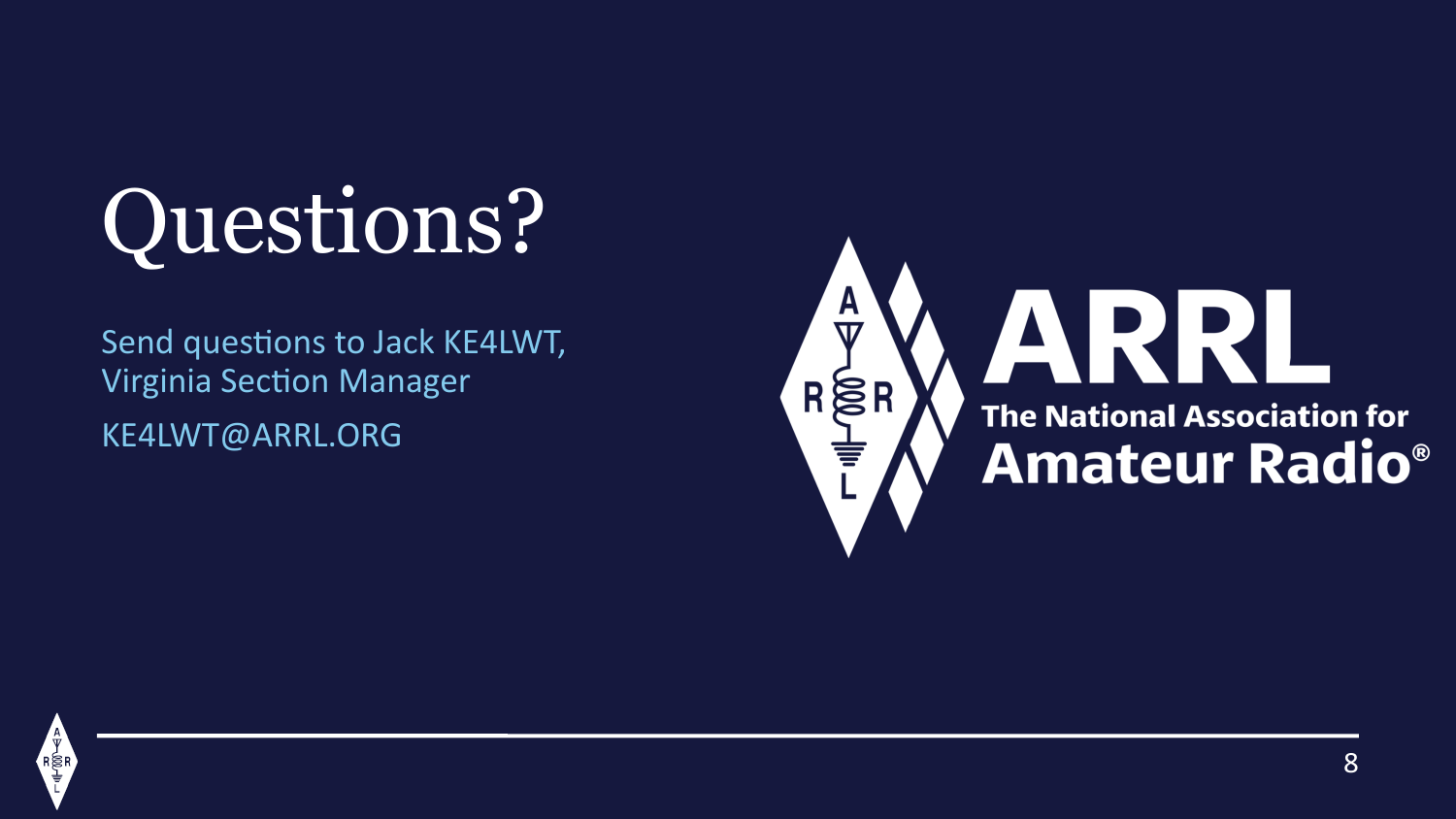## Contributions

You do not have to be a member of ARES® to help us develop the programs, but you should have a working knowledge of public service communications, or desire to learn.

If you would like to contribute, either documentation that you already have, such as training plans, previous event documents, etc. Please pass those along.

If you would like to join one of the teams, we'd love to have your assistance. We need people with training backgrounds, writers, HSEEP experience, and many others. There's a place for you!

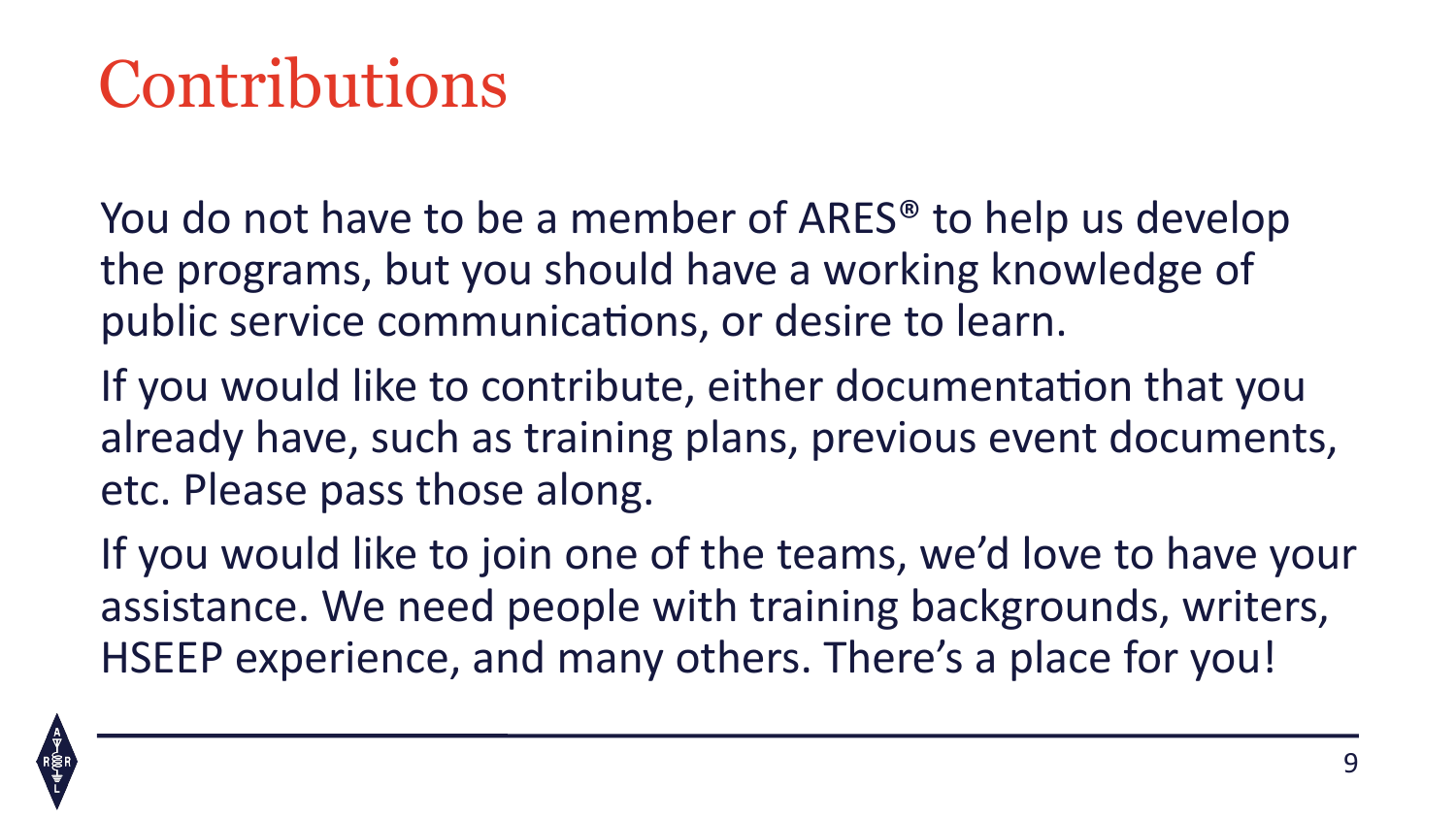# Thank You!

Jack Smith, KE4LWT Virginia Section Manager KE4LWT@ARRL.ORG